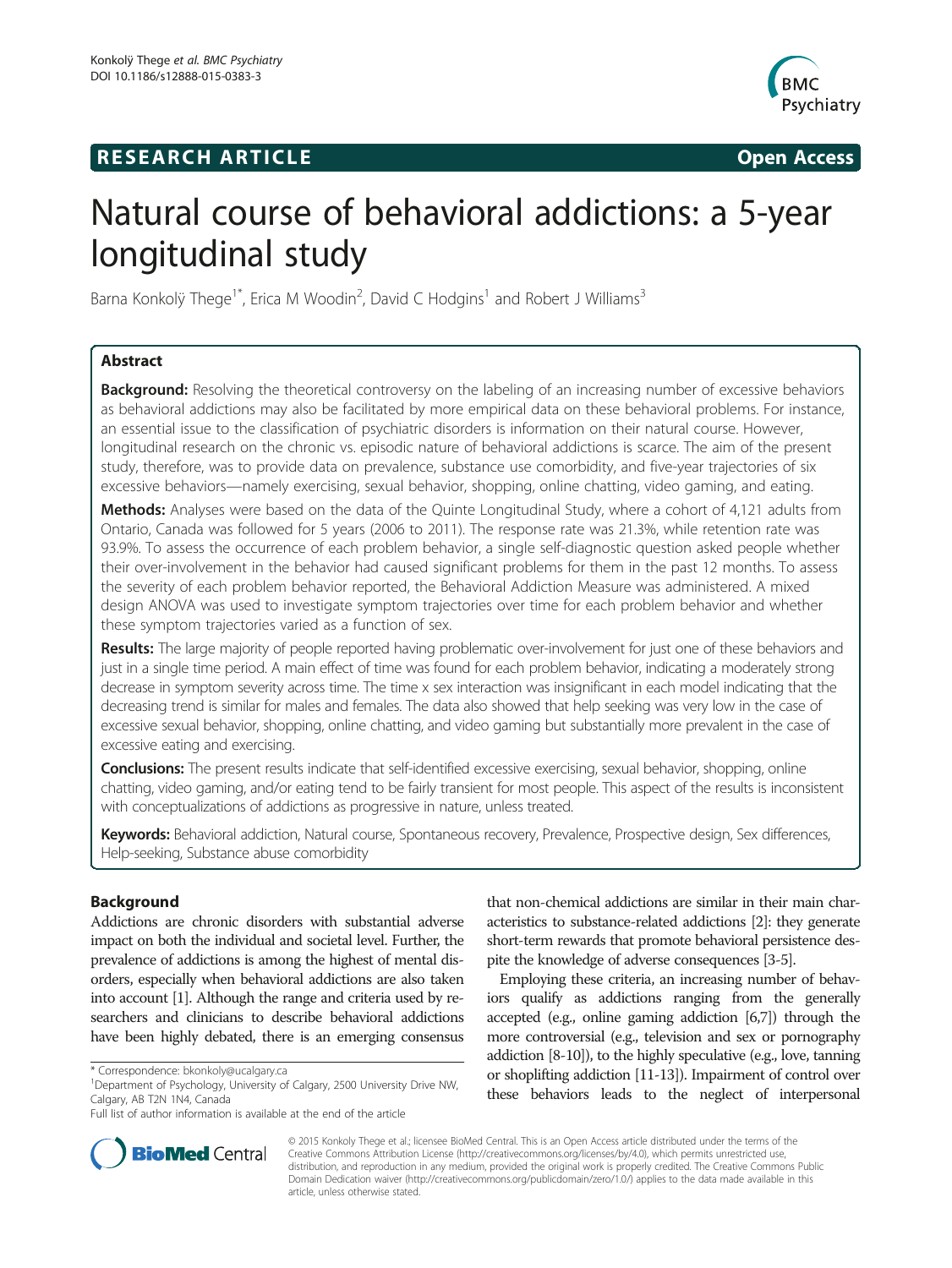relationships, role obligations, and activities previously important; and often also results in negative health consequences ranging from minor sleep pathologies through obesity and functional somatic symptoms to even suicide [14-20]. The phenomenon of reduced control is one of the key elements, the presence of which makes it reasonable to conceptualize several excessive behaviors as behavioral (or process) addictions [5].

The increased openness to categorize certain excessive behaviors as addictions by researchers and clinicians of the field has received a cautious approval by mainstream psychiatry: the newest edition of the Diagnostic and Statistical Manual of Mental Disorders (DSM-5 [21]) already contains a Non-Substance-Related Disorders subcategory within the Substance-Related and Addictive Disorders class. At present, the subsection includes only one diagnosis, Gambling Disorder, which was relocated from the Impulse Control Disorders category of the DSM, where it was listed between 1980 and 2013 [22]. Disorders related to excessive eating were also considered to be reclassified from eating to addictive disorders in the DSM-5 [23], although ultimately they were retained in the eating disorders section. Further, Internet Gaming Disorder has been included in the Conditions for Further Study section in the fifth edition of the DSM, suggesting that this and most likely other behavioral addictions might receive official recognition in psychiatric nosological systems in the future.

On the other hand, the tendency to categorize an increasing number of behaviors as addictions, and thus medicalizing them, raises concerns: many professionals warn that as a result, the public will perceive psychiatric diagnoses as less serious in nature. Opponents of the expanded diagnostic system argue that 'mental illness' loses its meaning and relevance when a significant portion of the population falls into this category and when all atypical human behavior becomes medicalized [24]. Another perspective emphasizes that a high prevalence of certain types of addiction in the population (and an even much higher prevalence of some type of addiction) might suggest that addictions are a natural feature of human nature and therefore they should be interpreted much more as a lifestyle choice than psychopathology in itself [1]. Finally, there is concern that the medicalization of behavioral addictions drives our attention to the person instead of the societal, technological, and financial systems that may make individuals susceptible to the development of these dysfunctional habits [25].

Resolving the theoretical controversy on the labeling of an increasing number of excessive behaviors as addiction may also be facilitated by more empirical data on these behavioral problems. Lack of empirical data was an important factor behind the fact that only one behavioral addiction has been recognized in the DSM-5 and one other received a status explicitly calling for more empirical research (cf. [26]). For instance, an essential issue to the classification of psychiatric disorders and their management is information pertaining to their natural course and outcome. However, longitudinal research on the chronic vs. episodic nature of behavioral addictions is scarce, especially with follow-up times longer than 1 or 2 years [27-32].

The aim of the present study, therefore, was to provide data on the prevalence and natural course of six excessive behaviors – namely exercising, sexual behavior, shopping, online chatting, video gaming, and eating. The study also sought to explore potential sex differences in the course of behavioral addictions, which is an aspect often neglected in the literature, despite a substantial amount of accumulated data showing that men and women differ in terms of the occurrence, prevalence, correlates, and consequences of their addictive behaviors [33,34]. Finally, help-seeking was also investigated in relation to the six behaviors studied to better understand how individuals struggling with excessive behaviors try to cope with their difficulties and to compare these patterns with previous data on help seeking in substance addicts.

## **Methods**

## Sample and procedure

The analyses of the present paper are based on the data of the Quinte Longitudinal Study (QLS) [35], the study protocol of which was approved by the Human Subject Research Committee at the University of Lethbridge. The primary aim of the survey was to help the development of an etiological model of problem gambling; however, the diverse set of variables assessed allows the longitudinal investigation of other behavioral addictions as well. The authors of the present study obtained permission from all authors of the QLS to conduct the analyses presented in this paper. A cohort of 4,121 adults from Ontario, Canada was followed for a period of 5 years (2006 to 2011) in the QLS. Most important sociodemographic characteristics of the sample are summarized in Table 1.

Recruitment was conducted via random digit telephone dialing from a pool of numbers with area codes and prefixes estimated to be within 70 kilometers of the city of Belleville. The response rate in the QLS was 21.3%, a value similar to those obtained in research with a similar focus e.g., [36]. However, retention rate in this study was 93.9%, an exceptionally high value in large scale longitudinal research of this nature. Two samples were recruited: a 'general population' sample (n = 3,065) and an 'at risk' sample for problem gambling  $(n = 1,056)$ . For the person to be eligible to be invited to participate in the 'at risk'subsample, they had to indicate one or more of the following: (1) spending \$10 or more per month on lottery, instant win tickets, bingo, casino table games, or games of skill against other people; (2) playing either slot machines or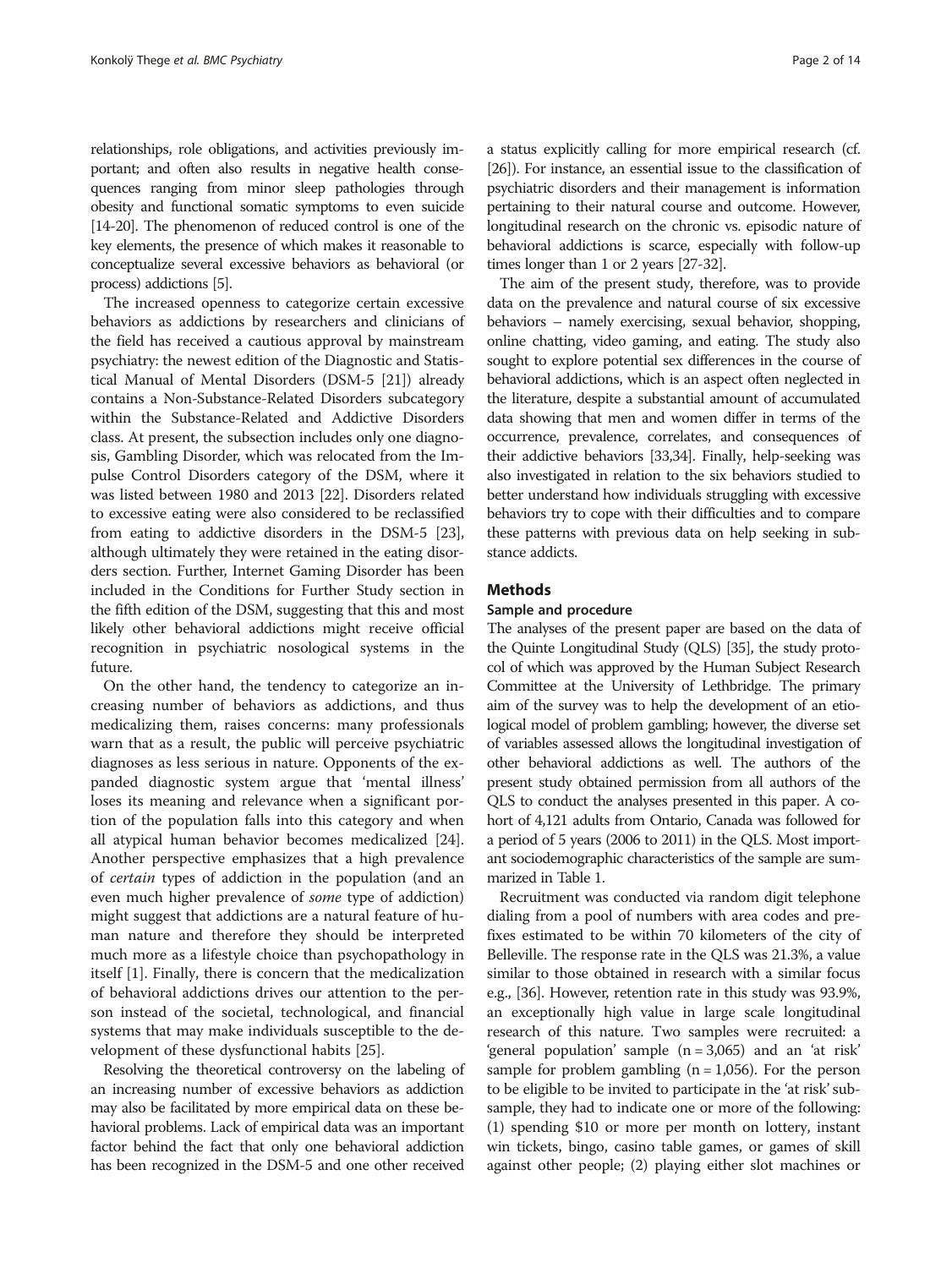| Sex                          |              | Employment status       |              |
|------------------------------|--------------|-------------------------|--------------|
| Female                       | 2,254 (54.7) | Unemployed              | 195 (4.7)    |
| Male                         | 1,867 (45.3) | Retired                 | 750 (18.2)   |
| Age [M(SD) years]            | 46.1(14.1)   | Homemaker               | 227(5.5)     |
| Education                    |              | Full-time student       | 88(2.1)      |
| Some elementary              | 17(0.4)      | Sick or maternity leave | 227(5.5)     |
| Completed elementary         | 31(0.8)      | Employed part-time      | 493 (12.0)   |
| Some high school             | 414 (10.0)   | Employed full-time      | 2,141 (52.0) |
| Completed high school        | 823 (20)     | Annual household income |              |
| Some postsecondary           | 899 (21.8)   | $<$ 20,000 CAD          | 401 (9.7)    |
| Completed technical school   | 207(5.0)     | 20,000-29,999 CAD       | 490 (11.9)   |
| Completed college/university | 1,563 (37.9) | 30,000-39,999 CAD       | 511 (12.4)   |
| Professional degree/PhD      | 167(4.1)     | 40,000-49,999 CAD       | 469 (11.4)   |
| Marital status               |              | 50,000-59,999 CAD       | 436 (10.6)   |
| Never married                | 491 (11.9)   | 60,000-69,999 CAD       | 392 (9.5)    |
| Married                      | 2,393 (58.1) | 70,000-79,999 CAD       | 322 (7.8)    |
| Common-law                   | 551 (13.4)   | 80,000-89,999 CAD       | 282 (6.8)    |
| Separated                    | 207(5.0)     | 90,000-99,999 CAD       | 209(5.1)     |
| Divorced                     | 318 (7.7)    | 100,000-119,999 CAD     | 259(6.3)     |
| Widowed                      | 161(3.9)     | 120,000-149,999 CAD     | 152(3.7)     |
|                              |              | >150,000 CAD            | 101(2.5)     |
|                              |              | Missing                 | 97(2.4)      |

Table 1 Sociodemographic characteristics of the sample at baseline

betting on horse racing in the past year; (3) an intention to gamble at a new slots-at-racetrack facility that was scheduled to be built sometime in the next few years in the area. The purpose of recruiting the 'at risk' subsample was to ensure that there were a sufficient number of people in the cohort who became problem gamblers during the course of the study. The detailed methodological description of the study can be found elsewhere [37].

If the person agreed to participate in the survey in the initial telephone call, he/she was sent an email with a link to the online questionnaire or booked into a time slot at the program office where they completed the survey on a computer on site. A total of 69.5% opted for their home computer in Survey 1, with this proportion steadily increasing to 90.0% in Survey 5. A small percentage of people completed a paper and pencil version of the survey because of their unfamiliarity and/or dislike of computers (1.2% to 1.9% depending on the survey year). The survey was re-administered to all cohort participants on an annual basis.

Because the focus of the Quinte Longitudinal Study was to examine changes in gambling over time, it was not essential that the sample be perfectly representative of the Ontario or Canadian population (only that it contained a diverse range of gamblers). Nonetheless, the demographic profile of the sample is fairly similar to Canadian adults (15+) as established by the 2006 Canadian Census, with the exception that the present sample tends to include slightly fewer people aged 18–24, seniors 65 and older, single people, and has a somewhat higher level of educational attainment (see Table 1). In addition, the attrition analyses concerning the target behaviors showed that those completing the test battery at all five data waves reported excessive exercising  $(x^2 = 7.11, p = 0.029, Cramer's V = 0.042)$  and video gaming ( $\chi^2$  = 13.56, p = 0.001, Cramer's V = 0.057) less often than those missing at least one assessment occasion. With regard to excessive sexual behavior, shopping, online chatting, and eating, no difference was found between completers and non-completers.

#### Measures

Only a subset of variables/instruments from the complex test battery of the Quinte Longitudinal Study were employed in the present analyses; these are described below. Sociodemographic characteristics analyzed were participants' sex, age, educational level (with eight response categories), marital status (with six response categories), employment (with seven response categories), and household income (with twelve response categories).

Since the excessive behaviors assessed in the present study are not included in the current psychiatric nosological systems, there are no clear-cut diagnostic criteria and thus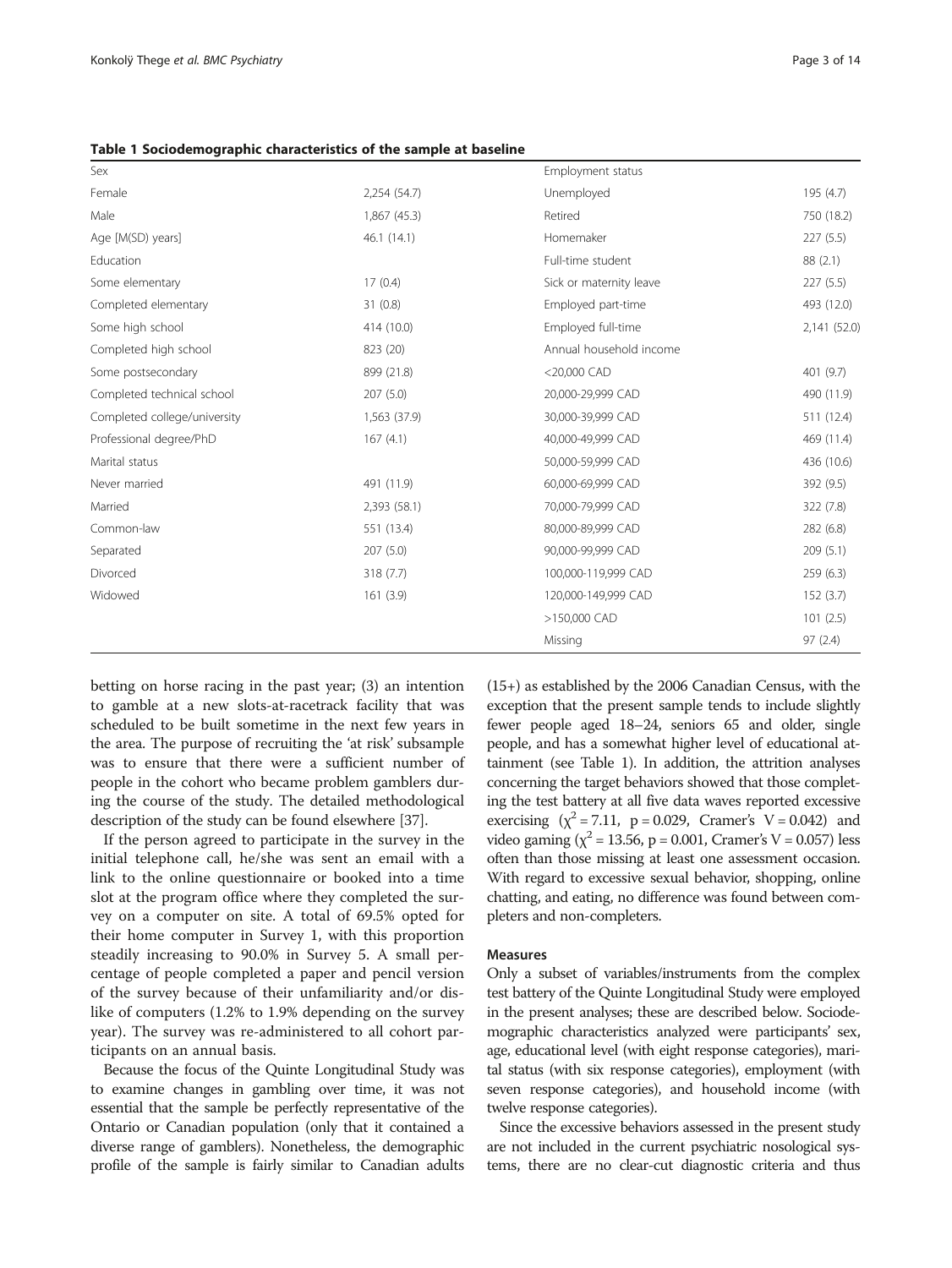recognized gold standard measurement tools for their assessment. Previous research has shown however, that selfdiagnosis is an appropriate and clinically meaningful way to assess the presence of addictive disorders [31,38,39]. Therefore, to assess the occurrence of behavioral addictions (other than gambling disorders) in the sample, a yes or no type question was used ('Are there activities that you engage in where your over-involvement has caused significant problems for you in the past 12 months? Check off any that apply'). Six response options were offered at baseline: sex or pornography, exercise, shopping, Internet chat lines, video or Internet gaming, and other. Excessive eating was added as a category beginning in Survey 2, due to its frequent endorsement in the 'other' category in Survey 1.

To assess the severity of each problem behavior reported, the Behavioral Addiction Measure was administered to those participants who reported the presence of any excessive behaviors. This instrument is a 21-item scale adapted from the Problem and Pathological Gambling Measure [40,41]. The items of the instrument cover three domains: psychosocial problems caused by the behavior (13 items; e.g., interpersonal or financial difficulties), impaired control (3 items; spending more time or money on the activity than intended, intention to cut down or quit), and other addiction-related characteristics (5 items; e.g., craving, preoccupation). Higher scores indicate more severe addiction problems. The full text of the scale is available on the publisher's website as a supplemental material for this article [see Additional file 1]. Internal consistency for the scale—measured by the Cronbach's alpha coefficient—ranged from .77 to .92 depending on excessive behavior and time point.

Individuals were also asked about help seeking for each problematic behavior identified, using the following two questions: 'Have you ever sought help for these problems? (yes/no)' and 'Where did you seek help from?' (friends, family, family doctor, psychologist, psychiatrist, counseling service, pastor/minister/priest, and telephone help/hotline). Finally, substance use characteristics (presence versus absence of any substance abuse or dependence) were assessed using an adaptation of the Composite International Diagnostic Interview [42], the Alcohol, Smoking and Substance Involvement Screening Test [43], and the Problem and Pathological Gambling Measure [41] developed by the authors of the Quinte Longitudinal Study. Further details on this instrument are available in the manual of the QLS [35].

#### Statistical analyses

All analyses were carried out using the SPSS for Windows software, version 20. Prevalence rates were described by frequency and percentage of respondents reporting the presence of the given problem behavior. Chi-square tests were used to investigate whether prevalence rates were associated with sex. Cramer's V was used to express effect size in

these analyses. To investigate the severity of behavioral addiction symptoms over time, the repeated measures general linear model (GLM) was used. In each case, analyses were conducted in the subsample of participants who reported the given problem behavior at the first assessment (Time 2 for excessive eating and Time 1 for all other problem behaviors). This way we had the largest sample sizes and the longest follow-up interval possible (descriptive data for behavioral addiction symptoms of respondents with later problem onset are also provided but for clarity reasons, these data were not analyzed statistically to test the effect of time). Partial eta squared was calculated to express effect size in the GLM analyses.

#### Results

## Past year prevalence

Table 2 presents sex-stratified prevalence rates for each of the six excessive behaviors. Results of the chi-square tests indicated significant sex differences in the presence of excessive sexual behavior, shopping, and eating at all survey waves, but no sex differences were found in excessive online chatting. A significant association emerged between sex and excessive exercising at Time 1, but this relationship was not significant in the later waves of data collection. Finally, prevalence of problematic video gaming significantly related with sex at the first three assessment points but not in the last two.

Although the results above demonstrated that significant differences existed between the female and male subsamples with regard to the occurrence of several problem behaviors, we also displayed prevalence data for the total sample (Table 2) to facilitate comparisons with other studies not using sex stratification. The descriptive data show that the most prevalent problem behavior in both sexes is compulsive overeating (4.3% in men and 8.3% in women), while the least common is excessive online chatting (1.2%) in the male sample and excessive sexual behavior among females (0.8%). It is also worthy of note that the highest prevalence rate for each behavior was observed at the first assessment point (no matter if it was the second wave of the survey as in the case of excessive eating or the first wave as in the case of all other problem behaviors). Table 2 also presents data on the co-occurrence of the six excessive behaviors and the rate of comorbid substance abuse during the study period.

## Persistence and trajectories of symptom severity change

Our data suggested that in the vast majority of cases the reported problem behaviors were transient (Table 3). Within the subsample of respondents reporting a given problem behavior, most participants reported the given excessive behavior only once during the 5-year study period. Even the most stable problem behavior (excessive sexual behavior) was reported five times only by 5.4% of those males who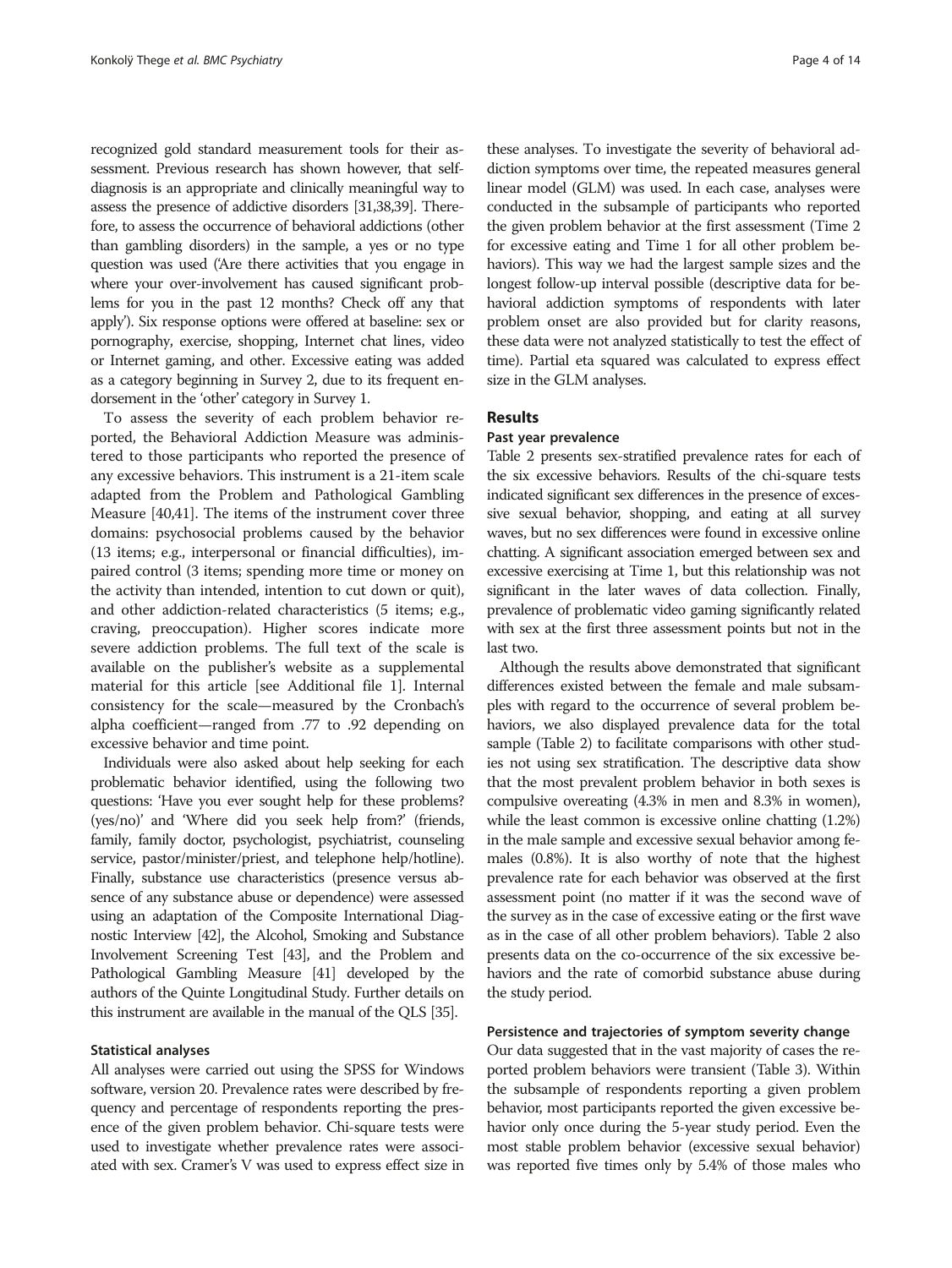|             |                                     | Wave 1    | Wave 2    | Wave 3    | Wave 4    | Wave 5    | Average percent |
|-------------|-------------------------------------|-----------|-----------|-----------|-----------|-----------|-----------------|
|             |                                     | 2006-2007 | 2007-2008 | 2008-2009 | 2010-2011 | 2011-2012 | M(SD)           |
| Exercise    | Males                               | 77 (4.1)  | 30(1.7)   | 24(1.4)   | 33(1.9)   | 26(1.5)   | 2.1(1.1)        |
|             | Females                             | 59 (2.6)  | 31(1.4)   | 34(1.6)   | 28(1.3)   | 29(1.4)   | 1.7(0.5)        |
|             | Total                               | 136(3.3)  | 61(1.6)   | 58 (1.5)  | 61(1.6)   | 55 (1.4)  | 1.9(0.8)        |
|             | Comorbid substance use <sup>t</sup> | 19 (14.0) | 11(18.0)  | 6(10.3)   | 10(16.4)  | 9(16.4)   | 15.0(3.0)       |
| Sex         | Males                               | 76 (4.1)  | 45(2.5)   | 54(3.1)   | 53(3.1)   | 46(2.7)   | 3.1(0.6)        |
|             | Females                             | 25(1.1)   | 20(0.9)   | 19(0.9)   | 6(0.3)    | 13(0.6)   | 0.8(0.3)        |
|             | Total                               | 101(2.5)  | 65(1.7)   | 73 (1.9)  | 59 (1.5)  | 59 (1.6)  | 1.8(0.4)        |
|             | Comorbid substance use <sup>†</sup> | 24 (23.8) | 17(26.2)  | 14 (19.2) | 9(15.3)   | 13 (22.0) | 21.3(4.2)       |
| Shopping    | Males                               | 42(2.2)   | 22(1.2)   | 28(1.6)   | 17(1.0)   | 14(0.8)   | 1.4(0.6)        |
|             | Females                             | 142(6.3)  | 128(5.9)  | 127(5.9)  | 93 (4.4)  | 77(3.7)   | 5.2(1.1)        |
|             | Total                               | 184 (4.5) | 150(3.8)  | 155(4.0)  | 110(2.9)  | 91(2.4)   | 3.5(0.9)        |
|             | Comorbid substance use <sup>+</sup> | 23(12.5)  | 22(14.7)  | 16(10.3)  | 8(7.3)    | 15(16.5)  | 12.3(3.6)       |
| Online chat | Males                               | 34(1.8)   | 21(1.2)   | 13(0.7)   | 20(1.2)   | 17(1.0)   | 1.2(0.4)        |

Video gaming Males 44 (2.4) 33 (1.9) 33 (1.9) 26 (1.5) 19 (1.1) 1.8 (0.5)

Eating Males No data 81 (4.6) 79 (4.5) 76 (4.4) 61 (3.6) 4.3 (0.5)

At least one excessive behavior Males 230 (12.3) 198 (11.2) 192 (11.0) 192 (11.2) 157 (9.3) 11.0 (1.0)

At least two excessive behaviors Males 39 (2.1) 30 (1.7) 30 (1.8) 25 (1.5) 20 (1.2) 1.7 (0.3)

Females 28 (1.2) 22 (1.0) 23 (1.1) 14 (0.7) 11 (0.5) 0.9 (0.3) Total 62 (1.5) 43 (1.1) 36 (0.9) 34 (0.9) 28 (0.7) 1.0 (0.3) Comorbid substance use† 13 (21.0) 13 (30.2) 5 (13.9) 7 (20.6) 8 (28.6) 22.9 (6.6)

Females 24 (1.1) 23 (1.1) 23 (1.1) 22 (1.0) 25 (1.2) 1.1 (0.1) Total 68 (1.7) 56 (1.4) 56 (1.4) 48 (1.3) 44 (1.2) 1.4 (0.2) Comorbid substance use† 10 (14.7) 7 (12.5) 7 (12.5) 8 (16.7) 11 (25.0) 16.3 (5.2)

Females No data 210 (9.7) 195 (9.0) 165 (7.8) 140 (6.6) 8.3 (1.4) Total No data 291 (7.4) 274 (7.0) 241 (6.3) 201 (5.3) 6.5 (0.9) Comorbid substance use<sup>†</sup> No data  $43(14.8)$   $29(10.6)$   $23(9.5)$   $24(11.9)$   $11.7(2.3)$ 

Females 228 (10.1) 334 (15.4) 318 (14.7) 262 (12.4) 229 (10.9) 12.7 (2.1) Total 458 (11.1) 532 (13.5) 510 (13.1) 454 (11.9) 386 (10.2) 12.0 (1.2)

Females 38 (1.7) 80 (3.7) 81 (3.8) 60 (2.9) 49 (2.3) 2.9 (0.9) Total 77 (1.8) 110 (2.8) 111 (2.8) 85 (2.3) 69 (1.8) 2.3 (0.5)

#### Table 2 Past year prevalence data [N (%)] in the five waves of data collection, stratified by sex

<sup>†</sup>Refers to the combined sample of males and females reporting the given excessive behavior in the given data wave.

reported having difficulties with this problem behavior. Among females, compulsive shopping proved to be the most stable: but even in this case, 3% of women struggling with this problem behavior reported it five times during the study period.

Descriptive data for the trajectories of symptom severity change can be seen in Table 4. For these data, we considered each individual who reported an excessive behavior at data waves 1–4. According to the results of the general linear model procedure— conducted in the subsamples of participants only who reported the given problem behavior at the first assessment—, the main effect of time was significant concerning each problem behavior [exercising:  $F(4) = 92.89$ ,  $p < 0.001$ ,  $\eta^2 = 0.40$ ; sexual behavior:  $F(4) = 21.64$ ,  $p < 0.001$ ,

 $\eta^2$  = 0.18; shopping: F(4) = 36.96, p < 0.001,  $\eta^2$  = 0.17; online chatting: F(4) = 19.63, p < 0.001,  $\eta^2$  = 0.25; video gaming:  $F(4) = 26.94$ ,  $p < 0.001$ ,  $\eta^2 = 0.29$ ; and excessive eating: F(3) = 21.74, p < 0.001,  $\eta^2$  = 0.07], indicating a reliable decreasing trend in symptom severity across time. The magnitude of the main effects was medium or large with regards to all problem behaviors. Results of the post hoc analyses are summarized in Table 5.

Figure 1 shows a sex-stratified graphical representation of the mean trajectories for the Behavioral Addiction Measure scores for all problem behaviors studied in individuals who reported an excessive behavior at data wave 1 (or data wave 2 in the case of excessive eating). The main effect of sex concerning the mean trajectories was significant concerning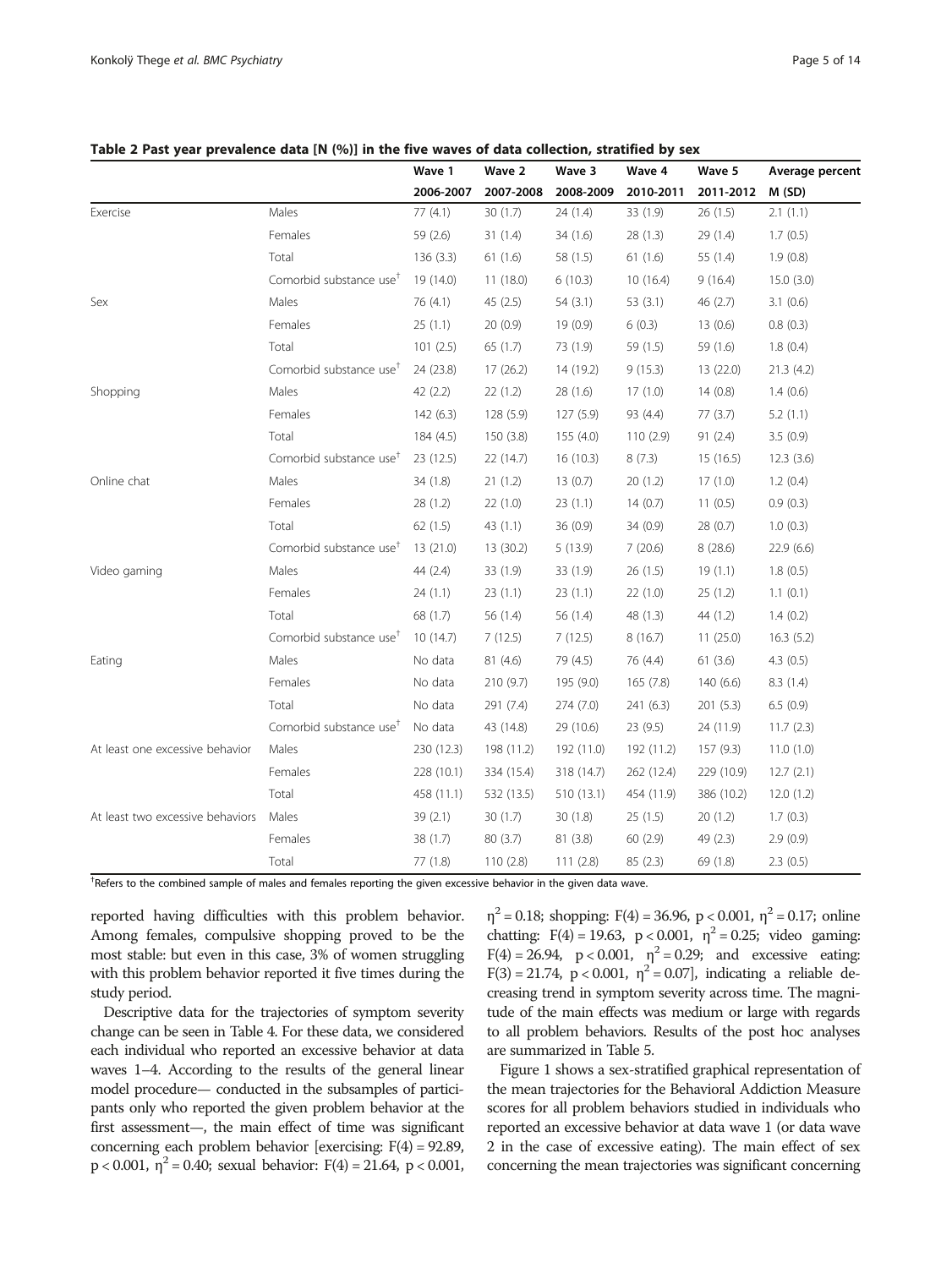|              |         | Reported any number of times | Reported once | <b>Reported twice</b> | Reported three times | <b>Reported four times</b> | <b>Reported five times</b> |
|--------------|---------|------------------------------|---------------|-----------------------|----------------------|----------------------------|----------------------------|
| Exercise     | Males   | 159 (100)                    | 133 (83.6)    | 22 (13.8)             | 3(1.9)               | 1(1.0)                     | 0(0.0)                     |
|              | Females | 149 (100)                    | 123 (82.6)    | 22 (14.8)             | 2(1.3)               | 2(1.3)                     | 0(0.0)                     |
|              | Total   | 308 (100)                    | 256 (83.1)    | 44 (14.3)             | 5(1.6)               | 3(1.0)                     | 0(0.0)                     |
| Sex          | Males   | 167 (100)                    | 106(63.5)     | 35 (21.0)             | 15(9.0)              | 2(1.2)                     | 9(5.4)                     |
|              | Females | 68 (100)                     | 54 (79.4)     | 13(19.1)              | 1(1.5)               | (0.0)                      | 0(0.0)                     |
|              | Total   | 235 (100)                    | 160(68.1)     | 48 (20.4)             | 16(6.8)              | 2(1.0)                     | 9(3.8)                     |
| Shopping     | Males   | 87 (100)                     | 64 (73.6)     | 13 (14.9)             | 8(9.2)               | 1(1.1)                     | 1(1.1)                     |
|              | Females | 338 (100)                    | 209 (61.8)    | 68 (20.1)             | 32(9.5)              | 19(5.6)                    | 10(3.0)                    |
|              | Total   | 425 (100)                    | 273 (64.2)    | 81 (19.1)             | 40(9.4)              | 20(4.7)                    | 11(2.6)                    |
| Online chat  | Males   | 72 (100)                     | 51 (70.8)     | 13(18.1)              | 4(5.6)               | 4(5.6)                     | 0(0.0)                     |
|              | Females | 72 (100)                     | 55 (76.4)     | 12(16.7)              | 2(2.8)               | 2(2.8)                     | 1(1.4)                     |
|              | Total   | 144 (100)                    | 106 (73.6)    | 25 (17.4)             | 6(4.2)               | 6(4.2)                     | 1(1.0)                     |
| Video gaming | Males   | 117 (100)                    | 87 (74.4)     | 25(21.3)              | 2(1.7)               | 3(2.6)                     | 0(0.0)                     |
|              | Females | 84 (100)                     | 66 (78.6)     | 7(8.3)                | 7(8.3)               | 4(4.8)                     | 0(0.0)                     |
|              | Total   | 201 (100)                    | 153 (76.1)    | 32 (15.9)             | 9(4.5)               | 7(3.5)                     | 0(0.0)                     |
| Eating       | Males   | 202 (100)                    | 143 (70.8)    | 32 (15.8)             | 18 (8.9)             | 9(4.5)                     | N/A                        |
|              | Females | 398 (100)                    | 207 (52.0)    | 99 (24.9)             | 63 (15.8)            | 29(7.3)                    | N/A                        |
|              | Total   | 600 (100)                    | 350 (58.3)    | 131 (21.8)            | 81 (13.5)            | 38(6.3)                    | N/A                        |

## Table 3 Transiency of the six excessive behaviors studied, stratified by sex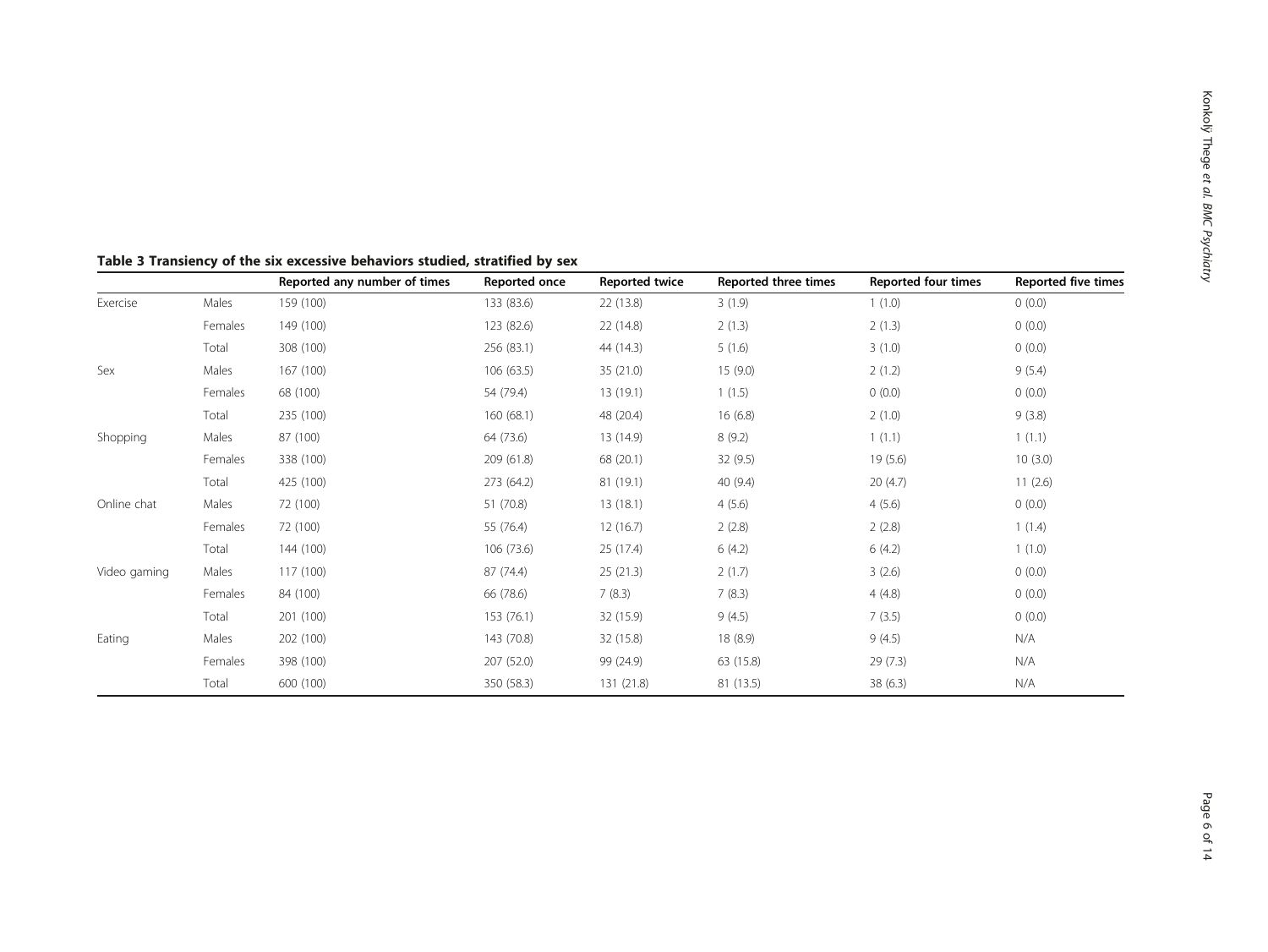|              |                           | Reported problematic level of involvement at T1 | Incidence at T2 | Incidence at T3 | Incidence at T4 |
|--------------|---------------------------|-------------------------------------------------|-----------------|-----------------|-----------------|
| Exercise     | T1                        | 2.85 (2.96)                                     | $\sim$          |                 |                 |
|              | T <sub>2</sub>            | 0.26(1.35)                                      | 3.20 (3.29)     |                 |                 |
|              | $\mathsf{T}3$             | 0.13(1.10)                                      | 0.57 (2.98)     | 2.70(3.11)      |                 |
|              | $\mathsf{T}4$             | 0.07(0.41)                                      | 0.46(1.52)      | 0.62(2.10)      | 2.22 (2.18)     |
|              | $\mathsf{T}5$             | 0.21(1.03)                                      | 0.24(0.99)      | 0.07(0.47)      | 0.37(1.52)      |
|              | n                         | 136                                             | 47              | 49              | $40\,$          |
| Sex          | T1                        | 3.79 (3.90)                                     |                 |                 |                 |
|              | $\mathsf{T2}$             | 1.26 (3.26)                                     | 4.55 (3.75)     |                 |                 |
|              | T3                        | 0.97(2.54)                                      | 0.51(1.50)      | 3.30 (3.27)     |                 |
|              | T4                        | 1.19 (2.79)                                     | 0.20(1.12)      | 1.37 (2.99)     | 2.68 (3.50)     |
|              | $\mathsf{T}5$             | 1.00(2.68)                                      | 0.23(1.27)      | 0.59(2.17)      | 0.78(2.14)      |
|              | $\boldsymbol{\mathsf{n}}$ | 101                                             | 40              | 44              | $26\,$          |
| Shopping     | T1                        | 3.97 (3.81)                                     |                 |                 |                 |
|              | $\mathsf{T2}$             | 1.21 (2.96)                                     | 2.80 (3.72)     |                 |                 |
|              | T3                        | 1.25(3.11)                                      | 0.87(2.43)      | 2.24 (3.23)     |                 |
|              | T4                        | 0.75(2.36)                                      | 0.46(2.02)      | 0.14(0.88)      | 3.30 (4.40)     |
|              | T <sub>5</sub>            | 0.71(2.42)                                      | 0.61(2.11)      | 0.41(1.65)      | 0.16(1.04)      |
|              | $\boldsymbol{\mathsf{n}}$ | 184                                             | 99              | 71              | 45              |
| Online chat  | T1                        | 3.48 (3.52)                                     |                 |                 |                 |
|              | $\mathsf{T2}$             | 1.25(3.24)                                      | 4.17 (4.00)     |                 |                 |
|              | T3                        | 0.42(1.78)                                      | 1.01(2.38)      | 3.64 (3.56)     |                 |
|              | $\mathsf{T}4$             | 0.80(2.40)                                      | 0.59(2.22)      | 0.40(1.51)      | 3.59 (3.27)     |
|              | T <sub>5</sub>            | 0.73(2.20)                                      | 0.24(0.99)      | 0.05(0.23)      | 0.72(2.68)      |
|              | n                         | 62                                              | 30              | 23              | 17              |
| Video gaming | T1                        | 4.13 (3.63)                                     |                 |                 |                 |
|              | T2                        | 1.51(3.20)                                      | 4.01 (3.39)     |                 |                 |
|              | T3                        | 0.56(2.07)                                      | 1.02(2.51)      | 4.40 (3.82)     |                 |
|              | T4                        | 0.53(2.31)                                      | 1.25 (3.82)     | 1.01 (3.38)     | 3.26 (3.34)     |
|              | $\mathsf{T}5$             | 0.50 (1.96)                                     | 1.07 (2.84)     | 0.00(0.00)      | 0.51(1.76)      |
|              | $\boldsymbol{\mathsf{n}}$ | 68                                              | 40              | 39              | 31              |

## Table 4 Descriptive data on symptom severity trajectories for the six problem behaviors [M (SD)]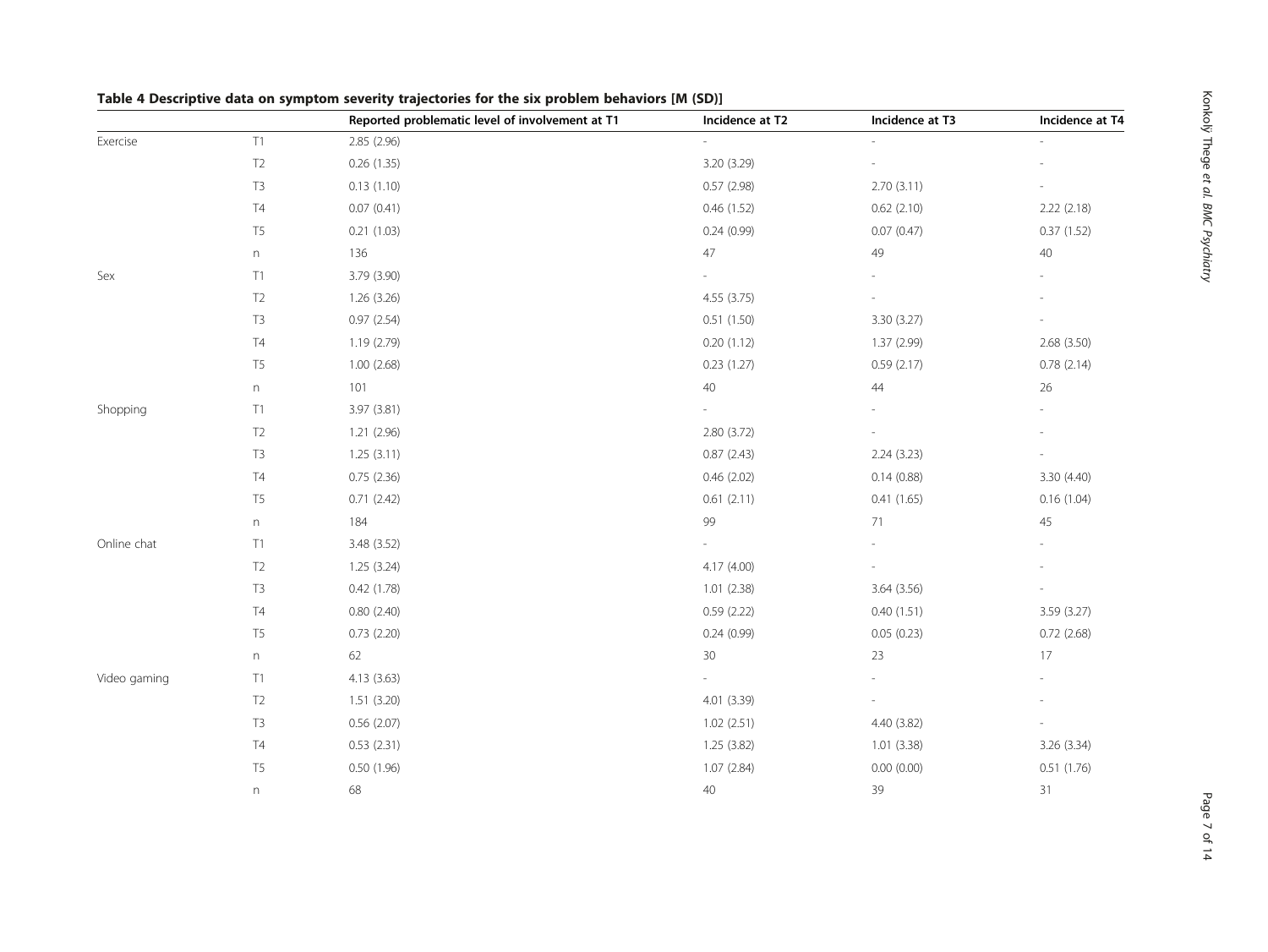|        | . .<br>. . | . .                      | $\sim$ $\sim$ $\sim$ $\sim$ |            |             |
|--------|------------|--------------------------|-----------------------------|------------|-------------|
| Eating | L          | $\sim$                   | 3.29(3.68)                  | -          | . .         |
|        | T3         | $\sim$                   | 1.85(3.43)                  | 2.94(3.41) | . .         |
|        | T4         | $\overline{\phantom{a}}$ | 1.33 (2.92)                 | 1.06(2.53) | 2.96 (3.48) |
|        | Т5         |                          | 1.39(2.92)                  | 0.94(2.57) | 0.80(2.47)  |
|        | n          | $\overline{\phantom{a}}$ | 291                         | 153        | 98          |
|        |            |                          |                             |            |             |

## Table 4 Descriptive data on symptom severity trajectories for the six problem behaviors [M (SD)] (Continued)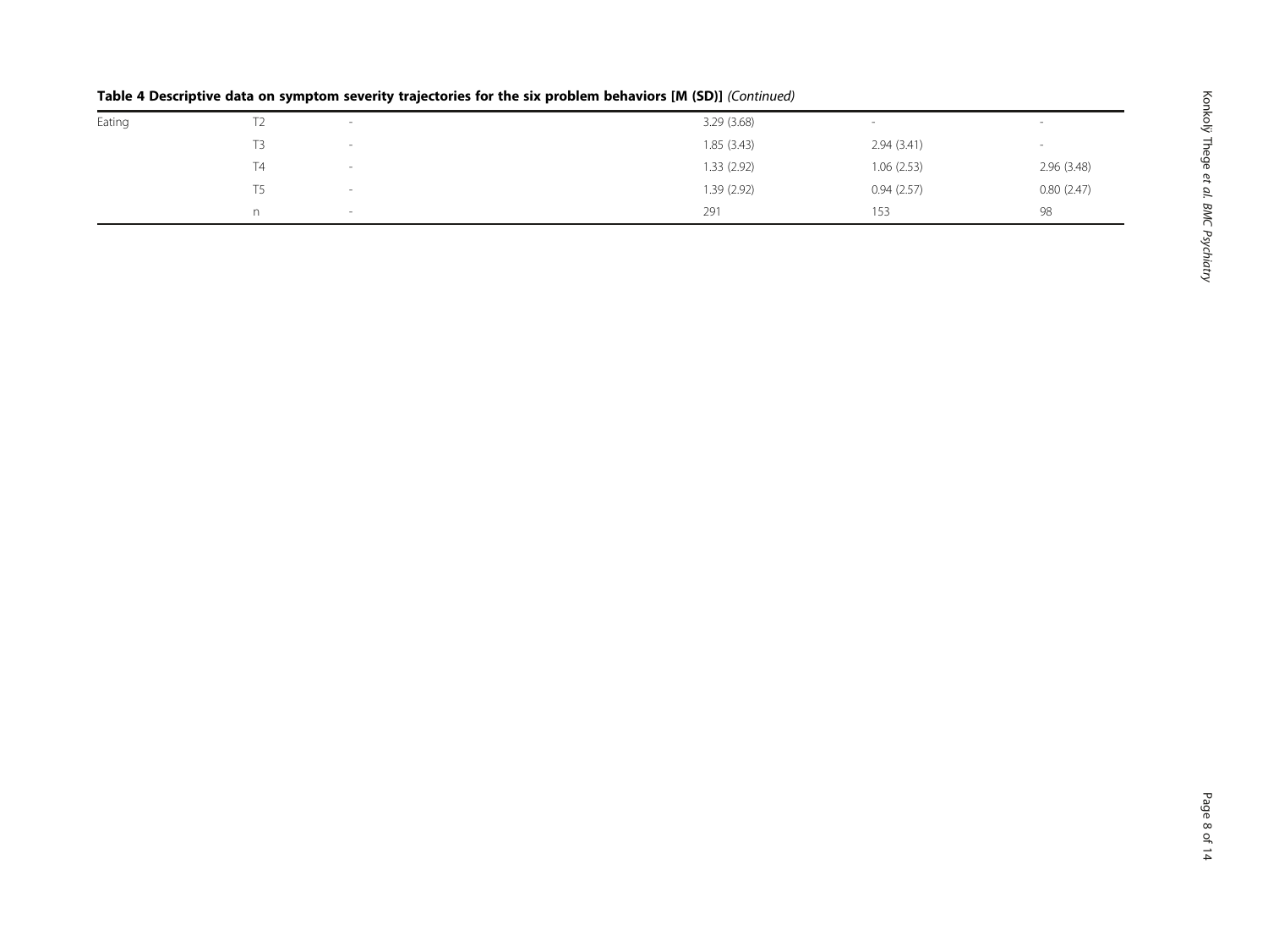| Exercise     | $1 >$ $\parallel$ (2.67), $1 >$ $\parallel$ (2.82), $1 >$ $\parallel$ (2.90), $1 >$ $\vee$ (2.75), $\parallel$ $\approx$ $\parallel$ (0.14), $\parallel$ $\approx$ $\parallel$ (0.22), $\parallel$ = $\vee$ (0.08), $\parallel$ = $\vee$ (0.08), $\parallel$ = $\vee$ (-0.07), $\vee$ = $\vee$ (-0.15) |
|--------------|--------------------------------------------------------------------------------------------------------------------------------------------------------------------------------------------------------------------------------------------------------------------------------------------------------|
| <b>Sex</b>   | $1 >$ $\parallel$ (2.37), $1 >$ $\parallel$ (2.74), $1 >$ $\parallel$ (2.59), $1 >$ $\vee$ (2.72), $\parallel$ = $\parallel$ (0.37), $\parallel$ = $\vee$ (0.22), $\parallel$ = $\vee$ (0.35), $\parallel$ = $\vee$ (-0.15), $\parallel$ = $\vee$ (-0.02), $\parallel$ $\vee$ $\vee$ (0.13)            |
| Shopping     | $I > II$ (2.75), $I > III$ (2.70), $I > IV$ (3.04), $I > V$ (3.16), $II = III$ (-0.06), $II = IV$ (0.28), $II = V$ (0.41), $III = IV$ (0.35), $III = V$ (0.46), $IV = V$ (0.12)                                                                                                                        |
| Online chat  | $1 > 0$ (2.30), $1 > 0$ (3.07), $1 > 0$ (2.69), $1 > 0$ (2.79), $0 > 0$ (1 $> 0.7$ ), $0 = 0$ (0.40), $0 = 0$ (0.49), $0 = 0$ (1.79), $0 = 0$ (1.79), $0 = 0$ (1.79)                                                                                                                                   |
| Video gaming | $I > II$ (2.60), $I > III$ (3.44), $I > IV$ (3.48), $I > V$ (3.63), $II > III$ (0.84), $II = IV$ (0.88), $II > V$ (1.04), $III = IV$ (0.04), $III = V$ (0.20), $IV = V$ (0.16)                                                                                                                         |
| Eating       | $   >   $ (1.33), $   >  V (1.68)$ , $   >  V (1.82)$ , $   =  V (0.34)$ , $   >  V (0.49)$ , $   =  V (0.15)$                                                                                                                                                                                         |

Table 5 Results of the post hoc tests for the main effect of time on symptom severity

Note. Roman numbers stand for data from survey waves 1 to 5, respectively. Equal sign means  $p \ge 0.1$ , almost equal sign means  $0.05 \ge p < 0.1$ . Numbers in parentheses are mean differences.

excessive sexual  $[F(1) = 6.51, p = 0.012, \eta^2 = 0.06]$ , shopping  $[F(1) = 6.76, p = 0.010, \eta^2 = 0.04]$ , and eating  $[F(1) = 4.70,$  $p = 0.031$ ,  $\eta^2 = 0.02$ ] behavior but not in the case of excessive exercising  $[F(1) = 0.21, p = 0.647, \eta^2 < 0.01]$ , online chatting  $[F(1) = 2.09, p = 0.153, \eta^2 = 0.03]$ , and video gaming  $[F(1) =$ 1.44,  $p = 0.234$ ,  $\eta^2 = 0.02$ . The effect sizes of even the significant sex main effects were small, indicating that symptom severity for males and females were not substantially different.

The time  $\times$  sex interaction was insignificant in each model [exercising:  $F(4) = 0.71$ ,  $p = 0.482$ ,  $\eta^2 < 0.01$ ; sexual behavior: F(4) = 0.28, p = 0.824,  $\eta^2$  < 0.01; shopping: F(4) = 0.38, p = 0.795,  $\eta^2$  < 0.01; online chatting: F(4) = 1.19, p = 0.314,  $\eta^2 = 0.02$ ; and video gaming: F(4) = 0.53, p = 697,  $\eta^2$  < 0.01] – with the exception of excessive eating where a weak tendency emerged [F(3) = 2.29, p = 0.077,  $\eta^2$  = 0.01]. The non-significant interaction terms indicate that the basic pattern of decreasing symptom severity is not different for males and females.

## Help seeking

Results on help seeking are not presented in sex stratification as frequencies were too low to conduct comparisons. The data show that help seeking is infrequent in the case of excessive sexual behavior, shopping, net chatting, and video gaming (Table 6). However, help seeking was substantially more prevalent in the case of excessive eating and exercising but even concerning these problem behaviors, the rate of those actively looking for help was less than half of those reporting the problem. A further important aspect of the results is that the rates for seeking any versus professional help were not substantially divergent, indicating that the majority who sought help turned to health care professionals and not only to informal resources as family or friends.

## **Discussion**

As reflected in the definition of addiction provided by the American Society of Addiction Medicine [44], the concept of addiction has expanded in recent years to include many types of excessive behaviors, not only those related to the misuse of substances. The aim of the present study was to contribute to a better understanding and classification of some of these behaviors by describing their natural course. We also wanted to explore whether sex differences—often described concerning many aspects of substance addictions [45,46]—could be observed in this regard.

Our results showed that the prevalence of the excessive behaviors studied was highly variable across the individual disorders, with the highest value reported for excessive eating for both women and men. Despite some oversampling for individuals at risk for a behavioral addiction (gambling disorder), the prevalence rates found in the present study – with the exception of excessive eating [47] – tended to be lower than those reported in most other Canadian studies [34,36,48]. However, this difference is due to the focus on students in two of these studies [34,48] and the use of an online panel in the other study [36], both of which are known to have higher rates of excessive behaviors [49,50]. The one study that is directly comparable is a 2010 landline telephone survey of 2,000 Albertans [36], which also used a singular question to establish past year prevalence of various behavioral addictions. The obtained rates of excessive shopping, sex, and video game addiction were very similar in these two surveys: shopping (5.2% in Alberta versus 4.5% in QLS); sex (3.0% in Alberta versus 2.5% in QLS); and video game addiction (2.6% in Alberta versus 1.7% in QLS). When comparing the present prevalence rates with international data [1,9,51-57], the general trend is that respondents of the QLS reported excessive behaviors less frequently than participants of other surveys, although again, the large variability in sample characteristics and assessment methodology makes direct comparison difficult.

Similar to substance addictions, significant sex differences were found in the prevalence rates of several excessive behaviors. In line with previous data [9,34,47,52,54], excessive eating was almost twice and excessive shopping more than three times more prevalent among females than males, while the prevalence of excessive sexual behavior was almost four times higher in males. It is worth mentioning, however, that other European investigations have not revealed significant differences between males and females in the prevalence rate [53] or motives [58] for excessive buying. In addition, the sex differences in the prevalence of excessive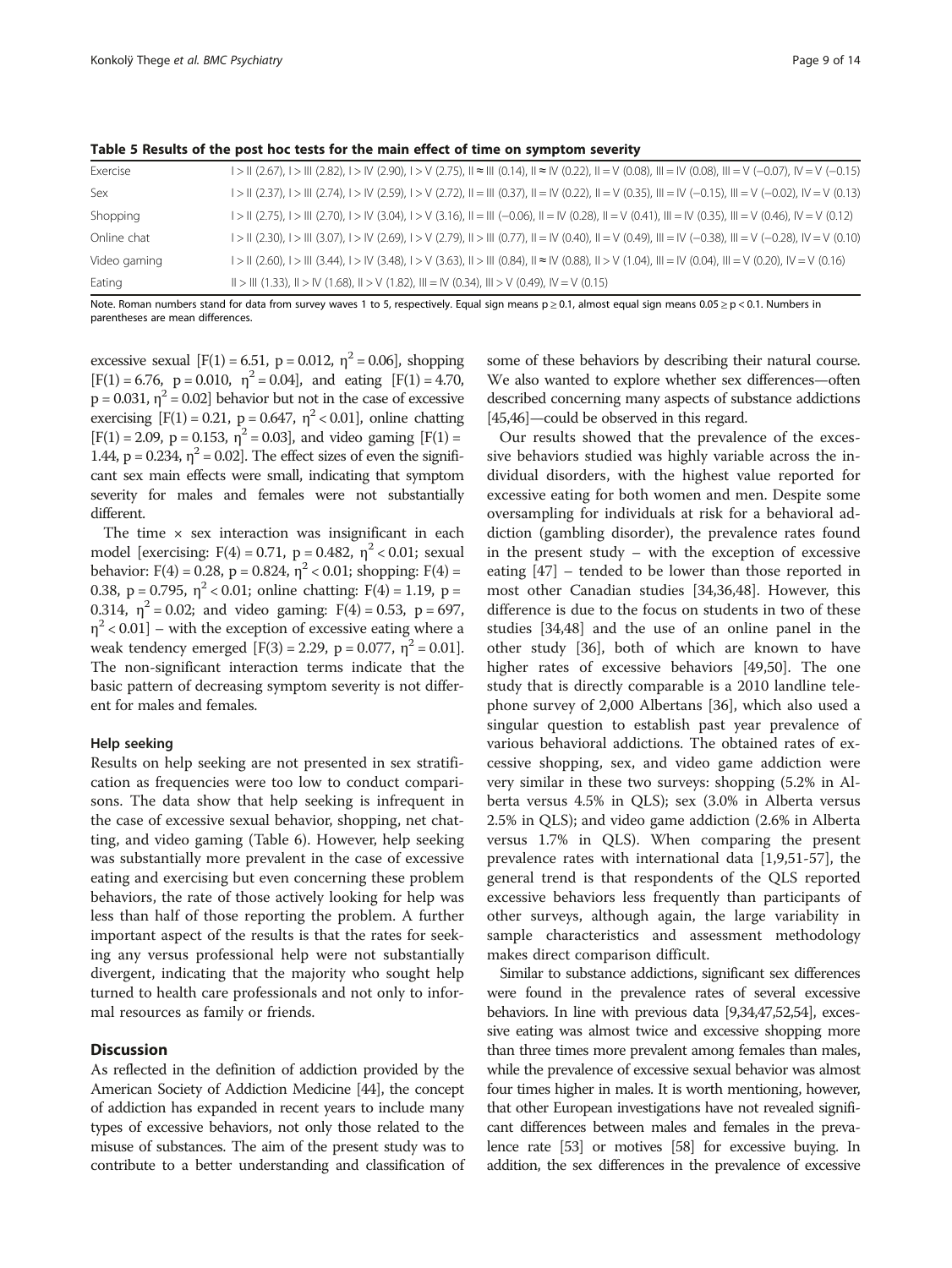

exercising and problematic video gaming were not observed consistently in the present study, while the association of the respondents' sex with the occurrence of online chatting was insignificant in each survey wave. This patterning of the data calls our attention to the importance of considering sex

and gender differences when collecting information on behavioral addictions or planning prevention and intervention strategies to help cope with them.

The results concerning the trajectories of symptom severity over time showed that the excessive behaviors in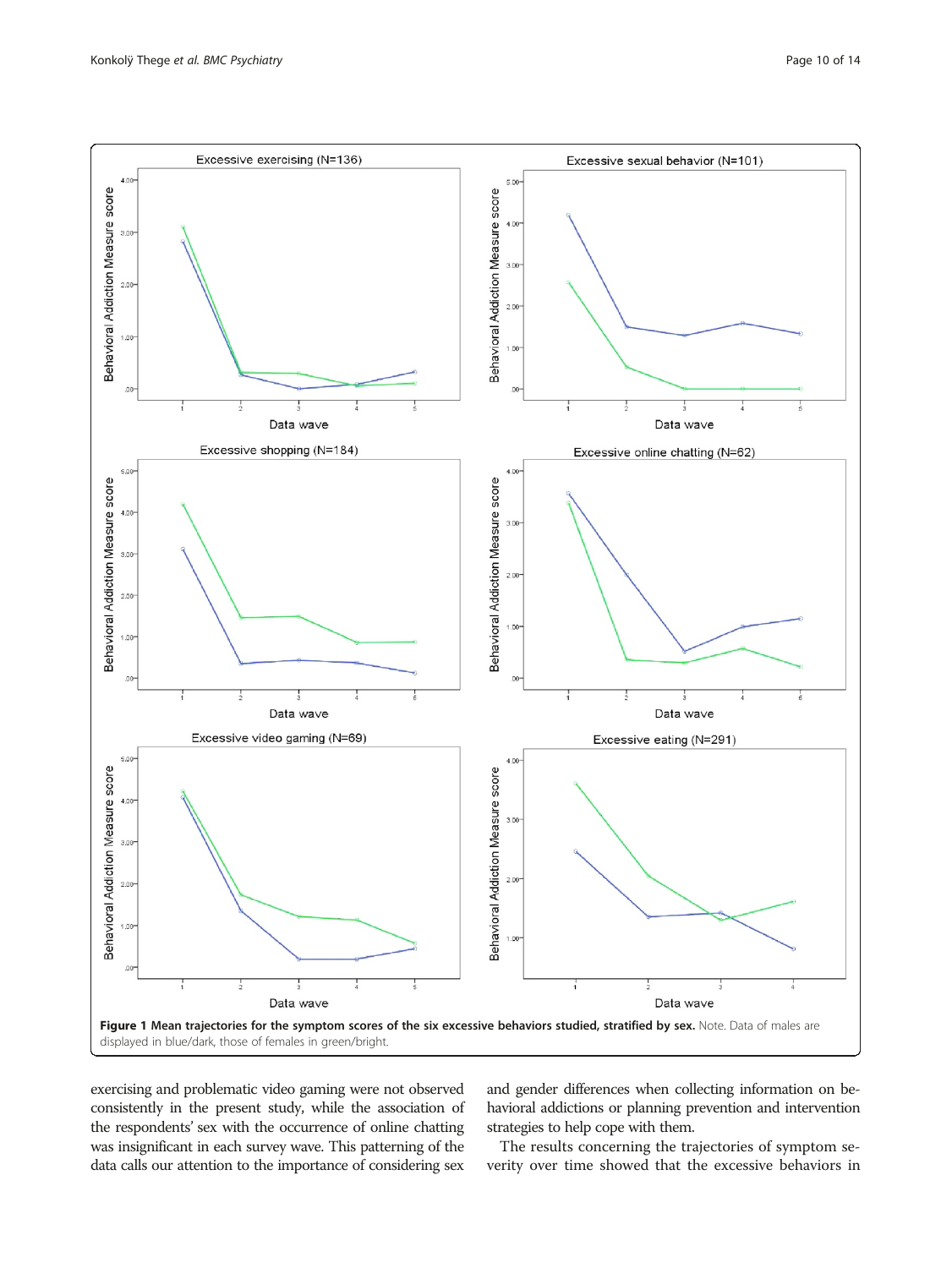Table 6 Rate [N (%)] of help seeking in the five waves of data collection

|              | Wave 1   |              | Wave 2    |              | Wave 3    |              |           | Wave 4       |           | Wave 5       |             | Average percent M (SD) |  |
|--------------|----------|--------------|-----------|--------------|-----------|--------------|-----------|--------------|-----------|--------------|-------------|------------------------|--|
|              | Anv kind | Professional | Anv kind  | Professional | Any kind  | Professional | Any kind  | Professional | Any kind  | Professional | Any kind    | Professional           |  |
| Exercise     | 8(25.0)  | (21.9)       | 5(26.3)   | 4(21.1)      | 5(38.5)   | 5(38.5)      | 8(72.7)   | 8(72.7)      | 6(46.2)   | 4(30.8)      | 45.6 (20.1) | 37.0 (21.2)            |  |
| Sex          | 5(13.2)  | 5(13.2)      | 2(8.0)    | (4.0)        | 4(14.3)   | 2(7.1)       | 2(8.0)    | 2(8.0)       | 3(13.0)   | 2(8.7)       | 11.4 (2.9)  | 8.2(3.3)               |  |
| Shopping     | 6(7.6)   | 4(5.1)       | 9(17.3)   | 4(7.7)       | 3(5.8)    | 3(5.8)       | 6(20.0)   | 4(13.3)      | 2(7.7)    | 2(7.7)       | 10.3(6.5)   | 7.9(3.2)               |  |
| Online chat  | (4.8)    | (4.8)        | 5(25.0)   | 3(15.0)      | 2(15.4)   | 2(15.4)      | (7.1)     | (7.1)        | 2(18.2)   | 2(18.2)      | 16 (10.3)   | 12.1(5.8)              |  |
| Video gaming | 2(8.3)   | (4.2)        | 4(16.0)   | 2(8.0)       | (4.3)     | (4.3)        | (5.9)     | (5.9)        | 1 (7.1)   | 0(0.0)       | 9.5(5.9)    | 4.5(2.9)               |  |
| Eating       | No data  | No data      | 30 (33.7) | 25(28.1)     | 34 (37.0) | 28 (30.4)    | 31 (38.3) | 27 (33.3)    | 34 (47.2) | 24 (33.3)    | 40.5(9.5)   | 31.3(2.5)              |  |

Note: Professional help included assistance from a family physician, psychologist, psychiatrist, counseling service, or telephone help/hotline.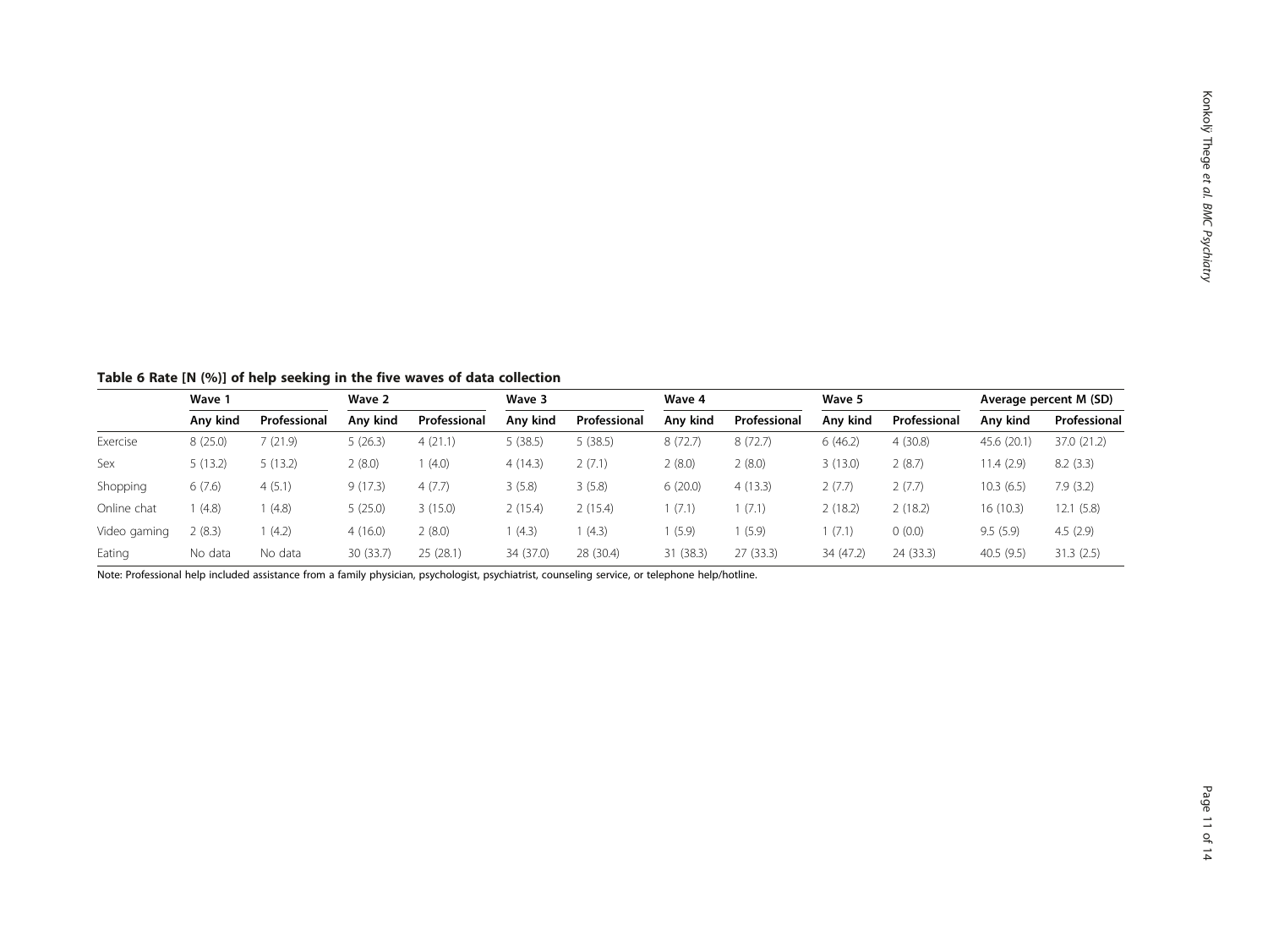this population were not steady: they were episodic rather than continuous in nature. Contrary to prevalence data, this phenomenon was independent of the respondents' sex in the case of each problem behavior. The present findings on the transient nature of excessive behaviors are in line with the very few previous studies showing that problem gambling, excessive eating, and video gaming are less persistent [31,35,59-64] than traditional substance-related addictions [65,66]. The only findings in the literature that systematically contradict with the present results are related to excessive shopping, which was stable in about half of the individuals. However, the studies reporting these data are typically more than two decades old, are based on almost exclusively female samples with significant psychiatric comorbidities, and utilized retrospective or short-term prospective designs [67-69].

Similar to the results of previous studies on helpseeking with regards to gambling disorders [70], the findings of the present investigation showed that individuals struggling with excessive behaviors sought professional help relatively rarely. Exceptions were excessive exercising and eating concerning which about one third of those reporting the problem also stated that they sought professional help to cope with their problem. However, no systematic association was found between decrease in symptom severity and professional helpseeking: while the main effect of time was the strongest for excessive exercising, in the same time it was the weakest for excessive eating. Also, while 83.1% of those reporting excessive exercising reported this problem only once (meaning a recovery within a year), this could be said of only about 58.3% of excessive eaters. Another interesting aspect of the findings on help-seeking is that most people who sought help for their excessive behaviors turned to health care professionals and not to lay helpers or social support in general. This might indicate that individuals looking for help with excessive behaviors rather perceive their problem as a medical one and not as a lifestyle, spiritual or other issue (although for example psychologists can be approached with lifestyle issues as well).

The overall patterning of the results concerning helpseeking and symptom trajectories over time suggests that the largest part of the change in symptom severity of excessive behaviors in this study is to be considered as spontaneous and not (professionally) assisted recovery. This aspect of our results is against a conceptualization of addictions as progressive without treatment (e.g., American Society of Addiction Medicine [44]). Further prospective research is needed to demonstrate the spontaneous nature of recovery from excessive behaviors more clearly (in the present study, questions referred to life-time and not recent/current helpseeking—not providing the opportunity to investigate the

specific role of help-seeking in recovery). Also, future research is needed to investigate whether the spontaneous recovery from problem behaviors is typically permanent or whether affected individuals "switch" to other types of dysfunctional behaviors, which is a reasonable possibility cf. [71] not investigated in the present study.

Strengths of the present research include its prospective design, thereby reducing problems emerging from recall; the community sampling approach, which decreases selection biases inherent in pure clinical samples; the 5-year follow-up period, which provided sufficient time for longerterm changes to be observed; and the very high retention rate. However, some limitations of the present study should also be noted. First, although the total sample was quite large, sample sizes for the analyses concerning trajectories of symptom severity over time were relatively small. Further, the present sample rather should be seen as a general population sample (with a mean age of 46.1 years) limiting the generalizability of the present findings concerning spontaneous remission in age groups more at-risk for developing addictions (e.g., adolescents) or in clinical populations, where more severe symptomatology and higher number of comorbid disorders are characteristic. Also, the more frequent occurrence of excessive exercising and video gaming among those not followed through all five data waves reduces the validity of the data concerning these behaviors. In addition, although previous research indicated that selfidentification through a single question for an excessive behavior is a reliable and clinically meaningful tool in indentifying persons with addictive disorders, these studies concentrated on substance addictions, pathological gambling, and video gaming. The generalizability of the methodological appropriateness of this assessment method is, therefore, questionable. Further, a detailed psychometric investigation of the Behavioral Addiction Measure for use with behaviors other than gambling also remains to be done.

Finally, the phenomenon that the prevalence rate of each excessive behavior was the highest at its first assessment requires some explanation. One possibility is that respondents over-reported at the first assessment, and/or started to underreport their problems in the later survey waves (either because they felt less anonymous or to avoid the large number of extra questions resulting from reporting each additional excessive behavior). However, a reporting bias is contraindicated to some extent by the fact that lifetime reports of gambling addiction were unchanged from assessment 1 to assessment 2 (data not presented in this paper). Another possibility is that because the sample was a non-clinical one, the survey itself may have served as a first intervention for many of the respondents. The repeated investigation of excessive behaviors—by raising participants' awareness—could lead to true changes in behavior; thus indicating that the consistent decreasing trend in problem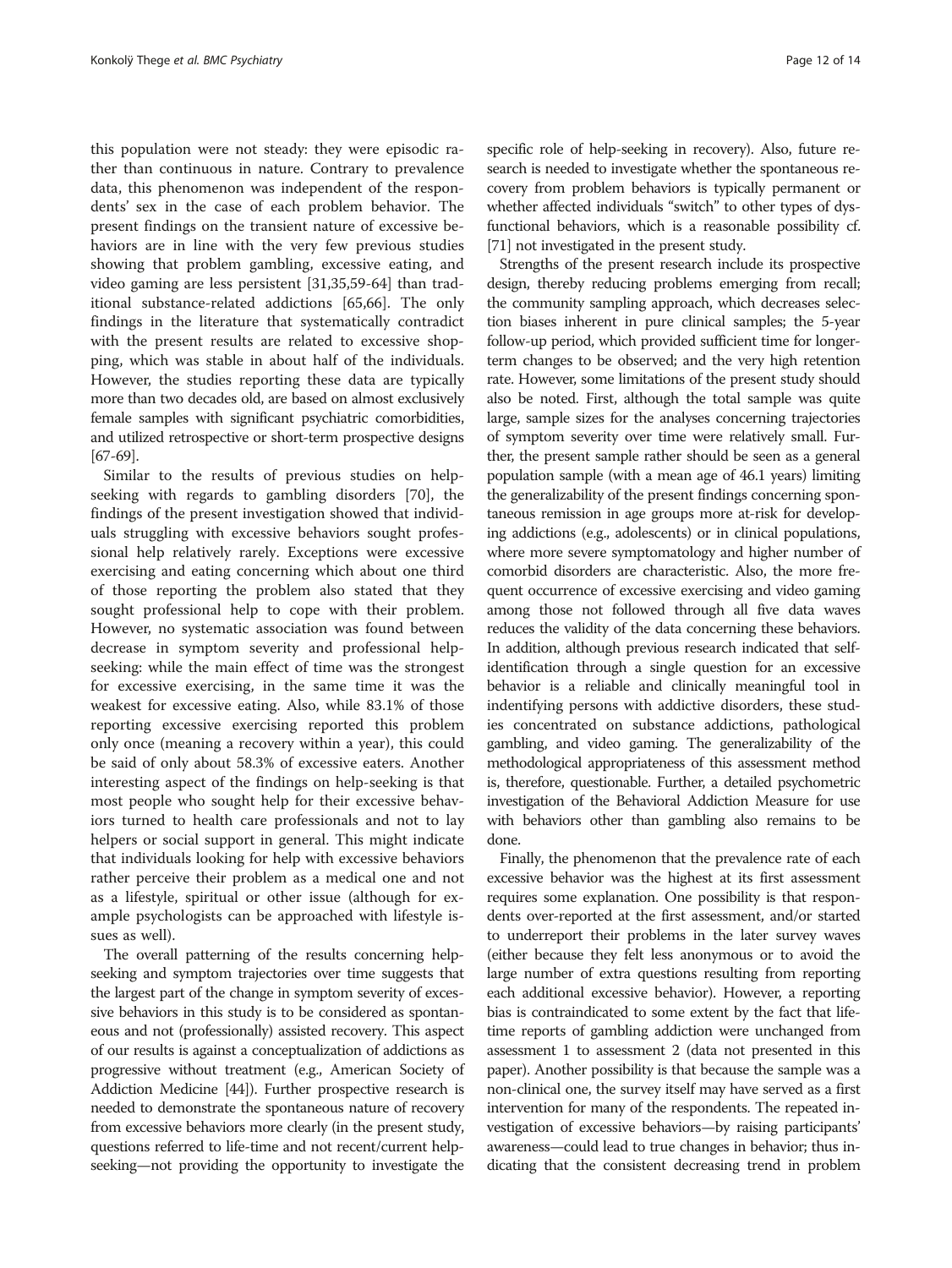severity is a reliable result of the present study and not a consequence of measurement bias. A final possible explanation is that the QLS over-selected for an inherently unstable entity (i.e., problem gambling), resulting in the highest problem gambling prevalence rate in the first assessment and the highest remission occurring between assessment 1 and 2. Because behavioral addictions tend to co-occur [1], this selection procedure likely also resulted in over-selection of the similarly unstable behavioral addictions that were the focus of the present investigation. This would then produce the same result: artificially high prevalence in the first assessment with accentuated remission in the later assessments.

## Conclusions

The present study provides preliminary information on the occurrence and episodic nature of excessive exercising, sexual behavior, shopping, online chatting, video gaming, and eating in the Ontario population. These data can aid the better understanding and classification of and intervention planning for excessive behaviors.

## Additional file

Additional file 1: Full text of the Behavioral Addiction Measure. The file contains the full text of an instrument used in the present study.

#### Competing interests

The authors declare that they have no competing interests.

#### Authors' contributions

RJW designed and managed the Quinte Longitudinal Study. BKT designed the hypotheses for this paper, managed the literature searches, and conducted the statistical analyses. BKT, DCH, and EMW conducted the data interpretation. BKT wrote the first draft of the manuscript. All authors read, contributed to, and approved the final version of the manuscript.

#### Acknowledgments

The Quinte Longitudinal Study was funded by the Ontario Problem Gambling Research Centre. The first author also gratefully acknowledges the financial support received from the IMPART program (Intersections of Mental Health Perspectives in Addictions Research Training) and the Norlien Foundation while working on this paper.

#### Author details

<sup>1</sup>Department of Psychology, University of Calgary, 2500 University Drive NW, Calgary, AB T2N 1N4, Canada. <sup>2</sup>Department of Psychology, University of Victoria, PO Box 3050 STN CSC, Victoria, BC V8W 3P5, Canada. <sup>3</sup>Faculty of Health Sciences, University of Lethbridge, 3017 Markin Hall, Lethbridge, AB T1K 3M4, Canada.

## Received: 3 October 2014 Accepted: 9 January 2015 Published online: 22 January 2015

#### References

- 1. Sussman S, Lisha N, Griffiths M. Prevalence of the addictions: a problem of the majority or the minority? Eval Health Prof. 2011;34(1):3–56.
- Marks I. Behavioural (non-chemical) addictions. Br J Addict. 1990;85(11):1389–94.
- Grant JE, Potenza MN, Weinstein A, Gorelick DA. Introduction to behavioral addictions. Am J Drug Alcohol Abuse. 2010;36(5):233–41.
- 4. Karim R, Chaudhri P. Behavioral addictions: an overview. J Psychoactive Drugs. 2012;44(1):5–17.
- 5. Mudry TE, Hodgins DC, el-Guebaly N, Cameron WT, Colman I, Patten SB, et al. Conceptualizing excessive behaviour syndromes: a systematic review. Curr Psychiatry Rev. 2011;7(2):138–51.
- 6. Hellman M, Schoenmakers TM, Nordstrom BR, van Holst RJ. Is there such a thing as online video game addiction? A cross-disciplinary review. Addict Res Theory. 2013;21(2):102–12.
- 7. Wong U, Hodgins DC. Development of the Game Addiction Inventory for adults (GAIA). Addict Res Theory. 2014;22(3):195–209.
- 8. Clarkson J, Kopaczewski S. Pornography addiction and the medicalization of free speech. Am J Clin Pathol. 2013;37(2):128–48.
- 9. Garcia FD, Thibaut F. Sexual addictions. Am J Drug Alcohol Abuse. 2010;36(5):254–60.
- 10. Sussman S, Moran M. Hidden addiction: television. J Behav Addict. 2013;2(3):125–32.
- 11. Kourosh AS, Harrington CR, Adinoff B. Tanning as a behavioral addiction. Am J Drug Alcohol Abuse. 2010;36(5):284–90.
- 12. Shulman TD. Something for nothing: Shoplifting addiction and recovery. Haverford, PA: Infinity Publishing; 2003.
- 13. Sussman S. Love addiction: definition, etiology, treatment. Sex Addict Compuls. 2010;17(1):31–45.
- 14. Dubois L, Farmer A, Girard M, Peterson K, Tatone-Tokuda F. Problem eating behaviors related to social factors and body weight in preschool children: a longitudinal study. Int J Behav Nutr Phys Act. 2007;4(1):9.
- 15. Hodgins DC, Mansley C, Thygesen K. Risk factors for suicide ideation and attempts among pathological gamblers. Am J Addict. 2006;15(4):303–10.
- 16. Jenaro C, Flores N, Gómez-Vela M, González-Gil F, Caballo C. Problematic internet and cell-phone use: psychological, behavioral, and health correlates. Addict Res Theory. 2007;15(3):309–20.
- 17. Kim JH, Lau CH, Cheuk K-K, Kan P, Hui HLC, Griffiths SM. Brief report: predictors of heavy internet use and associations with health-promoting and health risk behaviors among Hong Kong university students. J Adolesc. 2010;33(1):215–20.
- 18. Potenza MN, Kosten TR, Rounsaville BJ. Pathological gambling. JAMA. 2001;286(2):141–4.
- 19. Schou Andreassen C, Ursin H, Eriksen HR. The relationship between strong motivation to work, "workaholism", and health. Psychol Health. 2007;22(5):615–29.
- 20. Shimazu A, Schaufeli W, Taris T. How does workaholism affect worker health and performance? The mediating role of coping. Int J Behav Med. 2010;17(2):154–60.
- 21. American Psychiatric Association. Diagnostic and Statistical Manual of Mental Disorders. 5th ed. Washington DC: American Psychiatric Association; 2013.
- 22. Hodgins DC, Stea JN, Grant JE. Gambling disorders. Lancet. 2011;378(9806):1874–84.
- 23. Moreno C, Tandon R. Should overeating and obesity be classified as an addictive disorder in DSM-5? Curr Pharm Des. 2011;17(12):1128–31.
- 24. Mihordin R. Behavioral addiction—quo vadis? J Nerv Ment Dis. 2012;200(6):489–91.
- 25. Lee S, Mysyk A. The medicalization of compulsive buying. Soc Sci Med. 2004;58(9):1709–18.
- 26. Demetrovics Z, Griffiths M. Behavioral addictions: past, present and future. J Behav Addict. 2012;1(1):1–2.
- 27. Billieux J, Van der Linden M. Problematic use of the Internet and selfregulation: a review of the initial studies. Open Addict J. 2012;5:24–9.
- 28. Kuss DJ. Internet gaming addiction: Current perspectives. Psychol Res Behav Manag. 2013;6:125–37.
- 29. Petry NM, O'Brien CP. Internet gaming disorder and the DSM-5. Addiction. 2013;108(7):1186–7.
- 30. Thorens G, Achab S, Billieux J, Khazaal Y, Khan R, Pivin E, et al. Characteristics and treatment response of self-identified problematic Internet users in a behavioral addiction outpatient clinic. J Behav Addict. 2014;3(1):78–81.
- 31. King DL, Delfabbro PH, Griffiths MD. Trajectories of problem video gaming among adult regular gamers: an 18-month longitudinal study. Cyberpsychol Behav Soc Netw. 2013;16(1):72–6.
- 32. Black DW. Compulsive buying disorder: a review of the evidence. CNS Spectr. 2007;12(2):124–32.
- 33. Fattore L, Altea S, Fratta W. Sex differences in drug addiction: a review of animal and human studies. Womens Health. 2008;4:51–65.
- 34. MacLaren VV, Best LA. Multiple addictive behaviors in young adults: student norms for the shorter PROMIS questionnaire. Addict Behav. 2010;35(3):252–5.
- 35. Williams RJ, Hann R, McLaughlin P, White N, King K, Schopflocher D, West B, Flexhaug T: The Quinte Longitudinal Study of gambling and problem gambling. Report prepared for the Ontario Problem Gambling Research Centre http://dataverse.scholarsportal.info/dvn/dv/OPGRC/faces/study/ StudyPage.xhtml?globalId=hdl:10864/10580